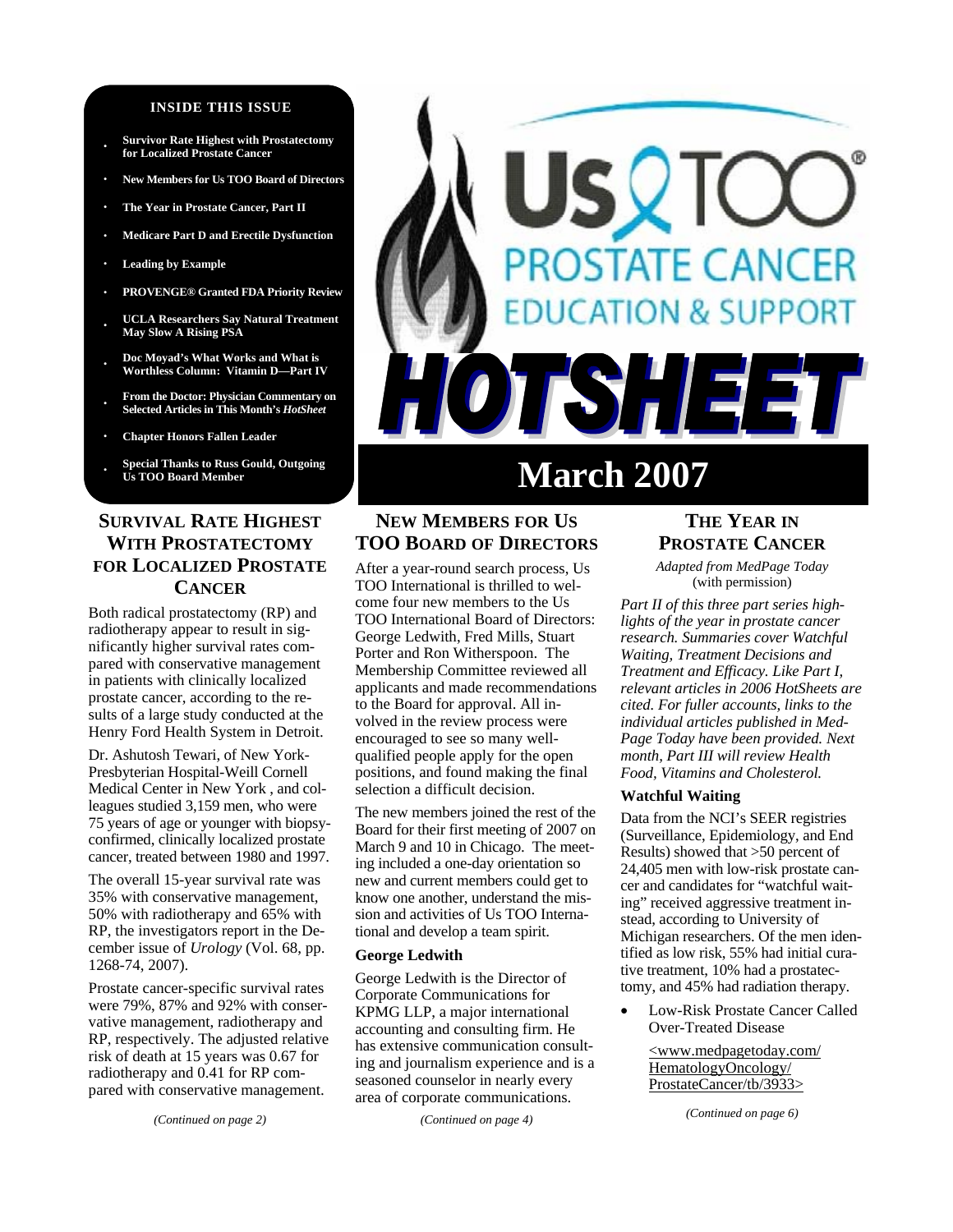# **US TOO INTERNATIONAL**

has received Charity Navigator's highest rating for the 2nd year in a row for sound fiscal management. Less than a quarter of the charities in America receive this exceptional rating.



NOT-FOR-PROFIT CHARITABLE CORPORATION. DONATIONS / GIFTS TO US TOO ARE TAX DEDUCTIBLE.

COPYRIGHT 2007, US TOO INTERNATIONAL INC.

# **MEDICARE PART D AND ED MEDICATIONS**

### **Background:**

During the difficult and sad days following hurricanes Katrina and Rita, Congress worked feverishly to authorize funds to help the victims of the hurricanes and fund the reconstruction of the Gulf area. Coincidentally during this time, it was reported in the national news that men in prison were obtaining oral ED medications.

The backlash from this situation, and the need to raise monies for hurricane relief, resulted in the Chairman of the Health Subcommittee in the House of Representatives to insert language in the Child Care Continuation Act of 2005 to eliminate ED medications from the Medicaid program beginning January 1, 2006, and the Medicare Part D program (without any exceptions) beginning January 1, 2007. The bill was signed into law by President Bush.

In early 2006, representatives of Us TOO International, Vivus, Inc., and the lobbying firm of Greenberg Traurig met with members of the House in an effort to allow ED medications to remain on the Medicare Part D formulary when a man's ED is a result of prostate cancer treatment. A meeting was also arranged with Congressman Deal and his staff to present the issue and discuss the reasoning for covering ED medications for men following prostate cancer treatment.

Mr. Deal was receptive to amending the statute depending on scoring from the Congressional Budget Office, and the goal was to insert an amendment in the final spending bill of 2006. With the Democrats victory in the November elections, the final days of the 2006 congressional session required 100% agreement from both sides of the aisle in committee meetings regarding the many amendments before them, and the issue regarding ED medications and Medicare Part D was tabled.

### **Current situation:**

Effective January 1, 2007, all medications used to treat sexual dysfunction or erectile dysfunction were eliminated from all Medicare Part D formularies. However, as a result of the elections, there are new Chairmen in the various House Committees.

Specifically, the Chairman of the Health Subcommittee of the House Energy and Commerce Committee is Rep. Frank Pallone, Jr. (D-NJ), and the Chairman of the House Energy and Commerce Committee is Rep. John Dingell (D-MI). The Chairmen of the Health Subcommittee of the Ways and Means Committee and the Ways and Means Committee are Reps. Pete Stark (D-CA) Rep. Charles Rangell (D-NY), respectively

A grassroots effort by the many Us TOO volunteers across the country to reinstate ED medications on the Medicare Part D formulary, when ED is the result of prostate cancer treatment, may result in a positive outcome.

Interested volunteers could fax a letter to their Congressional Representative in the House, and fax a copy of their letter to each of the four Chairmen. Also, volunteers could call their Representatives. The most effective calls would be from volunteers that live in the congressional districts of the four Chairmen.

Contact information for all Senators and Representatives can be found on the following website: <http://thomas.loc.gov/>.

# **SURVIVAL HIGHER WITH RP**

*(Continued from page 1)* 

Survival duration was increased by 4.6 and 8.6 years for radiotherapy and RP, respectively compared with conservative management.

The investigators point out that one of the strengths of this study was the size, the lengthy follow-up and the inclusion of black patients. Subgroup analysis showed that risk ratios were the same across all subgroups analyzed, including race, age, tumor grade, co-existing morbidities and income.

Due to this trial's retrospective design, Dr. Tewari and colleagues caution that randomized clinical trials are still needed confirm survival benefits of each of these 3 treatment approaches.

*Reuters Health, 23 January 2007*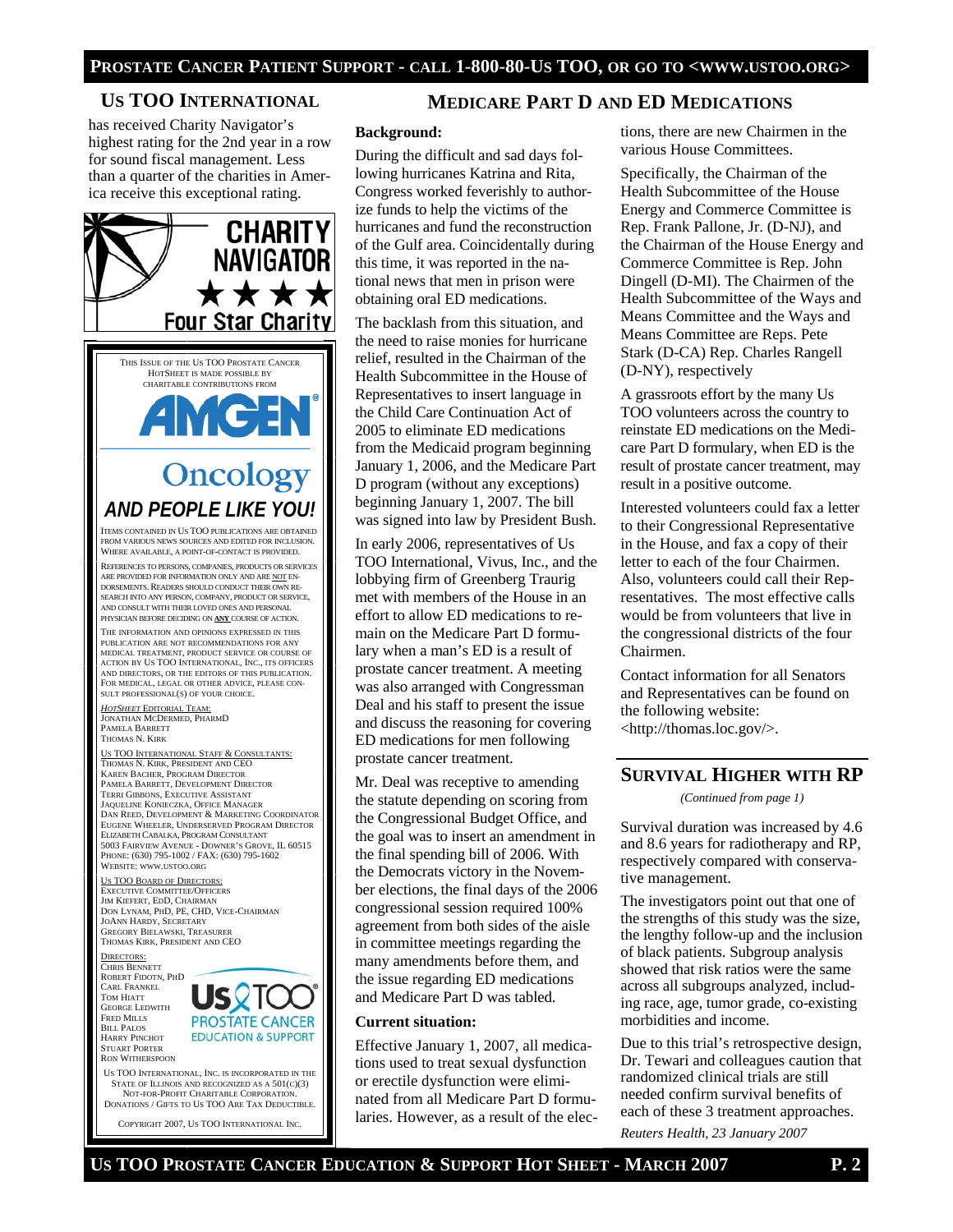# **LEADING BY EXAMPLE Jim Kiefert, EdD, Chairman of the Board, Us TOO International**

### We know what we have to do.

We learned from breast cancer that public awareness is critical in our attempt to acquire funding for prostate cancer research, patient education and support services.

We know all the statistics about the number of men diagnosed annually and the number that die each year.

Our passion is heightened as we see the actual faces of these men and come to know their families as they attend our chapter meetings and request information coping with this disease.

We know that decisions regarding funding are made through influence and persuasion – and that the better informed the decision makers, the better our chances are to get the funding we need for this fight

It's time to step up to the plate. Each of us has the opportunity every day to put a face on this disease. Each of us can play a role in helping others realize that thousands of men are dying of this disease. Each of us can help someone else understand the pain and suffering a family experiences when a man is diagnosed with prostate cancer – and the need for funding to fight this killer.

As chairman of the board of directors, I made a commitment to lead through example, so let me give you some examples of those opportunities we all have for creating public awareness.

- I attended my high school reunion last September and found some of my classmates are successful business leaders. I also found out that many of my classmates have been affected by prostate cancer. I used this opportunity to talk to as many as I could about this great opportunity to participate in our Sneakers@Work Day program. It can cost the company nothing—individual employees choose to participate by donating \$5 for the privilege of wearing sneakers with blue shoelaces to work to help raise public awareness on the Friday before Father's Day.
- I have good friends who are in the Lions organization. This organization is always looking for good civic ac-

tivities to improve the community and to help others. I was given the opportunity to talk to the Lions groups about prostate cancer and about Sneakers@Work Day. Other civic organizations have similar goals of improving the community and helping others. If you are a member of Kiwanis or Rotary or Lions or Zonta, perhaps you can help them learn more about prostate cancer. If just one person in the group persuades a man to get screened and they find the cancer at an early stage, we may have saved a life.

• I don't hesitate to talk to the businesses I patronize about Sneakers @ Work. We need to get the word out that prostate cancer is killing thousands of men each year. It does not have to be this way. Does your doctor, your grocery clerk, your dry cleaner or your dentist know about Sneakers@Work? How about your minister, the local restaurant, or that helpful hardware man? Each of us has opportunities daily to spread the news of this fun program that heightens awareness of prostate cancer.

The latest cancer statistics show that the death rate for prostate cancer has declined and that fewer advanced cancers are being diagnosed. Like most cancers, early detection and treatment is the best known cure for prostate cancer. We are saving lives by early detection and providing better information about treatment options. Providing education and support for men is the key to prevention and survival.

I have sons, grandsons, and great grandsons who should not have to suffer with this disease. Many of you do too. Please help me fight prostate cancer – for them.

At Us TOO International, we give men HOPE and teach them to COPE.

I feel passion in my heart for this cause. We can make a difference. As Margaret Mead says, "Never doubt that a small group of thoughtful, committed citizens can change the world: indeed, it's the only thing that ever has."

*For more information about Sneakers@ Work Day, contact Dan Reed at 1-800-808- 7866, dan@ustoo.org, or visit <www.ustoo.org/sneakers@work>.* 

# **DENDREON'S PROVENGE® GRANTED FDA PRIORITY REVIEW FOR THE TREATMENT OF ASYMPTO-MATIC, METASTATIC, ANDROGEN-INDEPENDENT PROSTATE CANCER**

# **FDA Accepts PROVENGE Biologics License Application**

Dendreon Corporation (NASDAQ: DNDN) today announced that the U.S. Food and Drug Administration (FDA) has accepted for filing and has assigned priority review status to the Company's Biologics License Application (BLA) for PROVENGE (Sipuleucel-T), its investigational active cellular immunotherapy for the treatment of asymptomatic, metastatic, androgen-independent (also known as hormone refractory) prostate cancer.

Priority Review is granted to products that, if approved, would provide a significant improvement in the safety or effectiveness of the treatment, diagnosis or prevention of a serious or lifethreatening disease. The goal for reviewing a product with Priority Review status is six months from the filing date. The Prescription Drug User Fee Act (PDUFA) date for completion of review by the FDA of the PROVENGE BLA is May 15, 2007.

"Clinical trials have shown that PROVENGE increases survival and is generally well tolerated in men with late-stage prostate cancer, a highly prevalent disease for which there are currently few available treatment options," said Mitchell H. Gold, president and chief executive officer of Dendreon. "We are extremely pleased the FDA has granted priority review to PROVENGE, which may represent an important new treatment option for men suffering from prostate cancer."

The BLA submission is based primarily on an improvement in overall survival observed in Study D9901, a multi-center, randomized, doubleblind, placebo-controlled Phase 3 Study, the results of which were published in the July 2006 issue of the Journal of Clinical Oncology.

*Dendreon Corporation, 16 January 2007*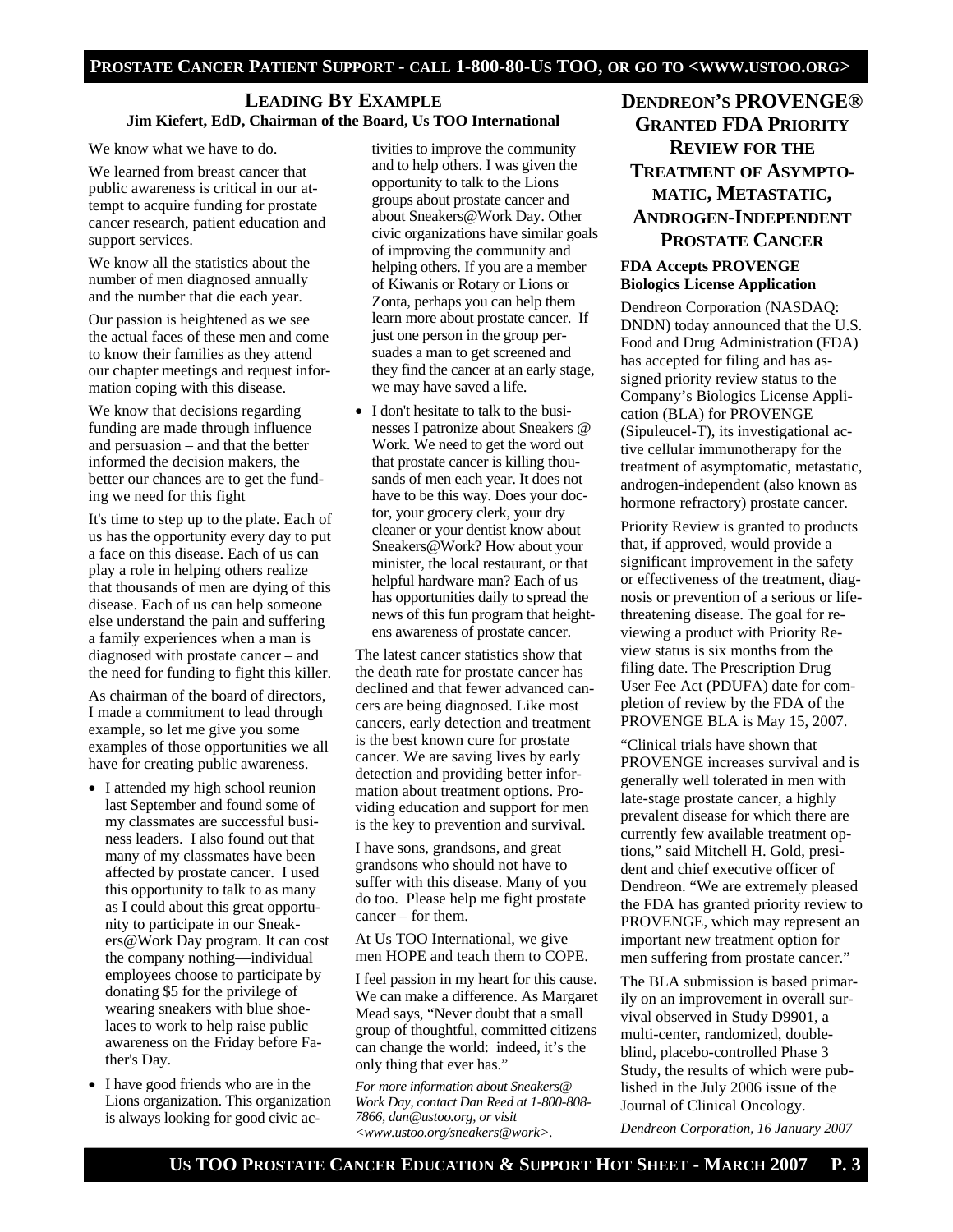George was diagnosed with prostate cancer in 2003. A graduate of St. John's University and a former Navy journalist, George and his wife, Elizabeth, reside in Wyckoff, NJ, and have a family of four sons and a daughter.

Fred Mills, also a survivor, has 30+ years experience as a health care executive and consultant in various health care settings. His area of expertise is in the area of medical staff and board relations. Fred is Board Certified in Healthcare Management and a Fellow in the American College of Healthcare Executives, and currently serves on the board of several healthcare related organizations. He has a BS degree in Hospital Administration from Ottawa University. Fred has been married for 43 years to Sylvia, and has 4 sons and 8 grandchildren.

Stuart Porter has spent his career in the financial arena, currently serving as a Managing Partner of Sowood Capital Management LP and Chief Investment Officer for Sowood's private investment activities. He received his BA in Economics from University of Michigan, and his MBA from the University of Chicago Graduate School of Business. He serves on the board of direc-

tors of five large companies.

Stu's father is a prostate cancer survivor and his mother is a breast cancer survivor. Stu and his wife, Susan,

**Fred Mills** 

**Stuart Porter** 

have two sons.

# **UCLA RESEARCHERS SAY NATURAL POMEGRANATE TREATMENT MAY SLOW A RISING PSA**

If you're one of the millions of prostate cancer survivors with an elevated PSA, you may be interested in a new study. Researchers are testing whether a purified extract of pomegranates can slow a rising PSA (and by inference slow the re-growth of a tumor.)

At least 15% of men treated with surgery or radiation surgery will have a biochemical recurrence of their prostate cancers. If your PSA rises, the odds are about one-in-three that you'll develop a spread of the cancer over the next 15 years (on average that spread occurs in about eight years.)

The result for patients is often uncertainty and anxiety. But recent studies suggest totally natural pomegranate juice may slow the spread of any remaining cancer cells. The so-called "food of the gods" is especially high in phytoestrogens that inhibit the male hormones stimulating tumor growth.

"This is a great way for someone with a rising PSA to participate in a research study using a natural treatment" says Principal Investigator Alan Pantuck MD, a UCLA urologist. Researchers have begun a major 10-center nationwide study to compare the effectiveness of the juice with a pomegranate extract that has 20-times the level of those same antioxidants. .

Researchers are seeking 300 subjects nationwide. All must have been treated with surgery or radiation for prostate cancer and all must have rising PSA levels. For one year they'll receive an 8-ounce glass of juice, the extract, or a placebo. However, any patient who has a spike in his PSA and is on placebo will have the option of receiving study extract. All study-related treatment and care is provided at no cost.

Michael Davidson MD, Medical Director of Radiant Research/Chicago says, "Our volunteers are participating in what could be a landmark study. If this study is successful, the implications for the treatment and prevention of prostate cancer are enormous."

*For more information about the study, contact Radiant Research Inc. at 1- 800-494-2227 or Michael Breen, MD at 1-847-790-7610.* 

# **NEW MEMBERS FOR US TOO BOARD OF DIRECTORS**

*(continued from page 1)* 

### **Ron Witherspoon**

Ron Witherspoon has worked for 25 years with General Motors, an electrician by trade. In addition, he has served as a UAW Health & Safety Representative for GM for the past 15 yeas, consistently raising cancer awareness in his workplace. Ron, a Navy veteran, is committed to bringing cancer awareness to all Veterans. He has been as a member of the Royal Oaks, MI chapter of Us TOO since 2004, serving in a variety of leadership roles. Ron is a 4-year prostate cancer survivor, and his wife, Carol, is a uterine (endometrial) cancer survivor. Ron and Carol, married 39 years, have two children and seven grandchildren, ages 2-19.

All Us TOO Board members are also members of committees that function throughout the year to help support the mission and goals of our organization. These committees include: Membership, Finance, Development, Minority and Underserved, Bylaws and Policy, Circles of Love (Companions & Families), and Chapter Development. Committee chairs are encouraged to invite non board members to serve as members of their committees.

By design, one-third of the Us TOO International Board members come up for renewal each year, so if you have interest is serving on the Board of Directors, please contact Tom Kirk, President & CEO, Us TOO International, by e-mail at tom@ustoo.org or call 1-630-795-1002. Open positions are filled at the last Board meeting of each calendar year in December.

# **FROM THE DOCTOR: PHYSICIAN COMMENTARY ON SELECTED ARTICLES IN THIS MONTH'S** *HOTSHEET* **By Gerald W. Chodak, MD**

This month's *HotSheet* again is full of controversy about which treatment works best and what patient's should do. Previous readers of my column may often wonder why so often I am hesitant to endorse something that has been published in a scientific journal or recommended by a distinguished physician. The answer is quite simple; just because a study gets published or a well-known physician makes a recommendation does not make it accurate or correct. My attempt always is to make the reader aware of the limitations of the information so he can make more educated decisions about what to do. In almost every issue of the *HotSheet* I have pointed out that without a proper study, making scientifically valid conclusions is *impossible*, although the information may be useful for determining what studies are worth con-

*(Continued on page 5)*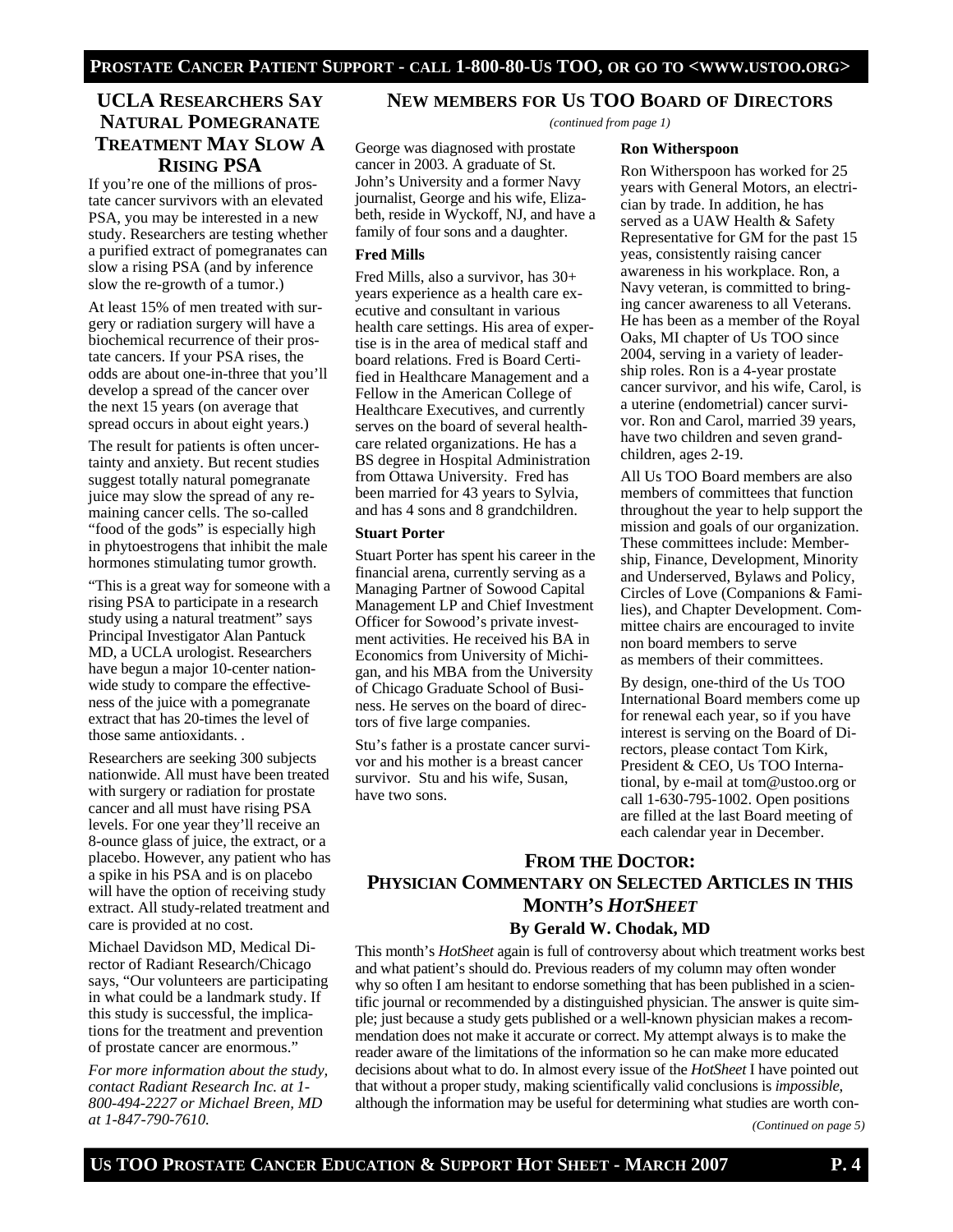# **DOC MOYAD'S WHAT WORKS & WHAT IS WORTHLESS COLUMN—ALSO KNOWN AS "NO BOGUS SCIENCE"**

**Give me the bottom line summary on vitamin D and why The Chicago Bears lost the Super Bowl— The final part of an exciting 4 part holiday series! Mark A. Moyad, MD, MPH** 

**University of Michigan Medical Center, Department of Urology E-mail: moyad@umich.edu**

What happened to the Chicago Bears? I bet Tom Kirk asked himself this question as he cried in his beer (to be more politically correct I should say his "diet Pepsi/tomato juice combo") at a local Chicago Tavern Super Bowl night--by the way Tommy, beer has a compound called "Xanthohumol" in it that is being studied against heart disease and prostate cancer so feel free to have another beer because I am having one right now writing this column. Anyhow, see if you can figure out why Chicago lost…the second string Michigan quarterback for the Bears (Brian Griese) did not play at all, and Cato June for the Indianapolis Colts also played at Michigan but started and played the whole game. Coincidence? I think not! Solution = always play your Michigan players if you want to win the Super Bowl (remember the guy named Tom Brady). I rest my case.

Let's wrap up this vitamin D thing! Everyone in my opinion reading this column should at some point be blood tested for vitamin D. The blood test is simple, getting cheaper, covered by most insurance plans, and it is written by doctors or requested officially as a "25-OH vitamin D" test when it is ordered. The best time to be tested is in the fall and winter (hint hint) because individuals get less ultraviolet B (UVB) light during this time.

Regardless, if you want to increase your vitamin D blood level, you are going to have to eat a lot of fish, mushrooms, egg yolks (watch the cholesterol please), fortified products, and lose weight (because obesity reduces blood levels of vitamin D). However, the best way to get vitamin D is via dietary supplements or a prescription medication. What I love about dietary supplements of vitamin D is that they should be dirt-cheap (How cheap you ask-almost cheaper than a rectal exam at a free US TOO PSA screening). I paid 10 dollars for a 6-month supply at a local vitamin shop because my blood level of vitamin D was embarrassing low because the last time I got sun was during my high school spring break trip when I forgot to use sunscreen.

Regardless, you can buy vitamin  $D_3$ (also known as "cholecalciferol" so look for this on the label of the bottle) for pennies almost anywhere, and please buy vitamin  $D_3$  and not vitamin  $D_2$ . Vitamin  $D_3$  is the most natural because it is made by the human body when struck by UVB light, cheap, a small pill, tested in every major clinical trial, and it raises the blood level of vitamin D more effectively compared to  $D_2$ . Rarely in the supplement world has there been such a clear and easy choice between two similar vitamins such as  $D_2$  and  $D_3$ , so again  $D_3$  is the clear choice. If your blood level comes back 30 ng/ml (75 nmol/L) or greater than most doctors would call this normal, but I will tell you that eventually carrying a blood level of closer to 40 ng/ml (100 nmol/L) makes more sense.

The bottom line is that most individuals will have to get at least 800 IU a day of vitamin D to reach these levels, but never take my word for it because the blood test should ultimately determine how much of this stuff you need (if at all). Get blood tested for it at your next exam and you and your doctor can determine if you need more or less, or no vitamin D supplements to get your level to normal. I bet you will thank me for these series of vitamin D articles because only about 10- 20% of men and women are carrying a normal blood level of vitamin D.

You can thank me by spending no more than \$250 on my belated birthday (February  $15<sup>th</sup>$ ) gift.

### References:

- 1. Moyad MA. Sem Prev Alt Med: December, 2006.
- 2. Bischoff-Ferrari et al. Am J Clin Nutr 84:18-28, 2006.

## **FROM THE DOCTOR**

*(Continued from page 4)* 

# ducting. To borrow from an oft-quoted line, "SHOW ME THE RANDOM-IZED TRIAL".

Let's start with the Vitamin D controversy. A strong recommendation is made to increase your intake in order to reach a certain level in your bloodstream. Although this may not cost you very much money, Dr. Moyad would most certainly agree that his recommendation has no definitive scientific basis. Not one proper study has ever been done to prove that achieving or maintaining a specific level of vitamin D will improve survival or reduce recurrence. Nevertheless, intriguing data is available to clearly justify doing such a study to find out if this would be helpful. Until then patients should not feel they must go measure their blood level or start popping these pills. Similar thoughts abound about the intake of anti-oxidants and here we should applaud the ongoing prospective trial of Pomegranate juice to determine if a true benefit exists from its use rather than recommend it outright. Only by doing the proper study will the answer be obtained! At present, no one can tell if recommendations about vitamin D or other supplements are correct or incorrect. The fast track status of Provenge also should be applauded because a well-designed study was performed and the early results are quite exciting.

Similarly, the article about Radical Prostatectomy providing the highest survival rate in men with localized disease is interesting but in no way conclusive, as acknowledged by the authors. Many factors other than the treatment selected could explain these results. For example, radiation therapy used during those years is now known to be inadequate and has greatly improved. Furthermore, the reason the survival was lower in men on watchful waiting could simply be that they were less healthy. The authors correctly state that a prospective trial is needed. So my question is "what does this study tell us about the best local treatment?" – unfortunately, nothing.

Lastly, the second installment of the Year in Review contains numerous studies allegedly supporting one form of therapy over another. What conclu-*(Continued on page 7)*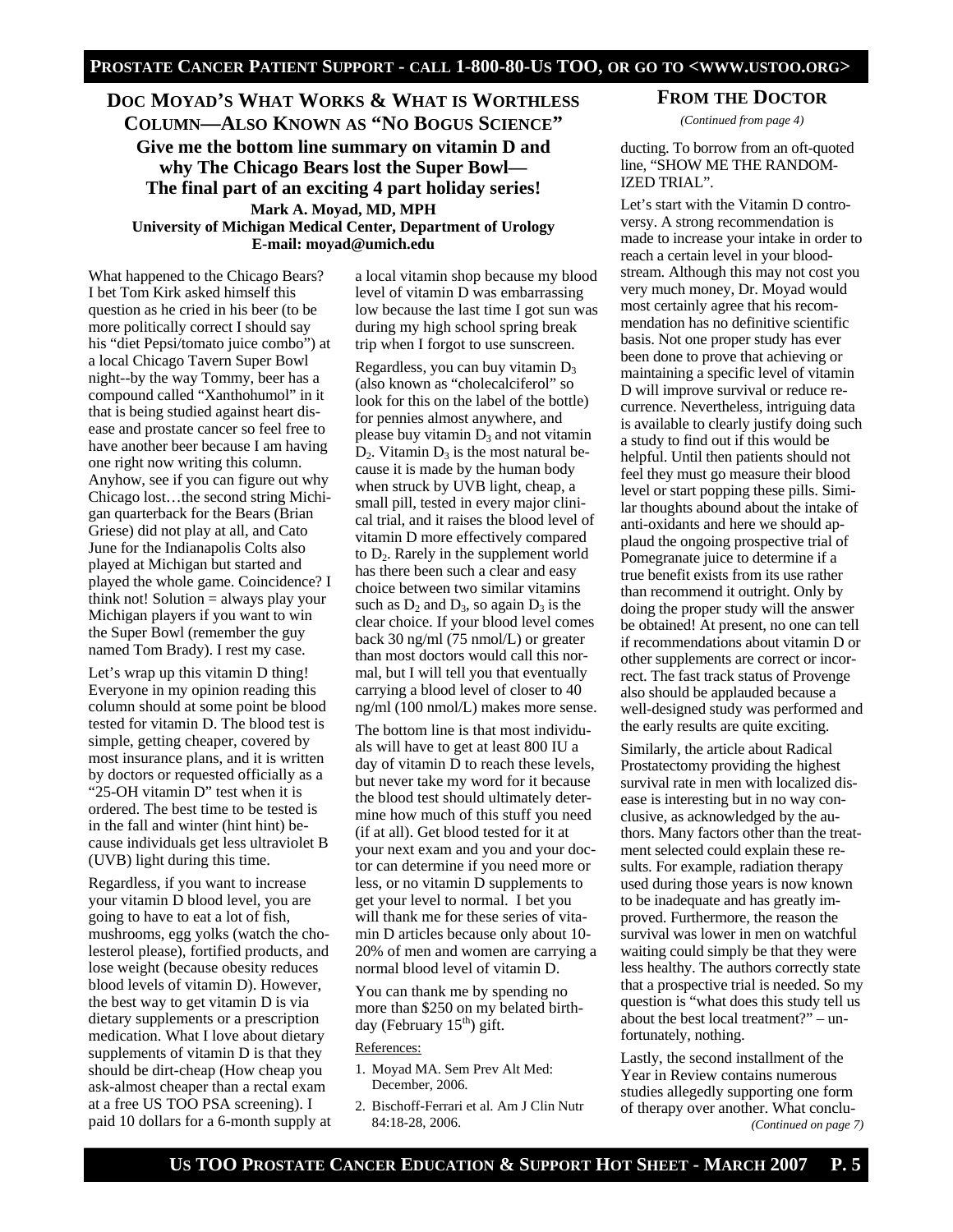# **THE YEAR IN PROSTATE CANCER** *(continued from page 1)*

Furthermore, a Johns Hopkins study found that men who postpone surgery for treatment of localized low-grade prostate tumors do not reduce their chance for curative therapy.

After adjusting for age and PSA density at the time of diagnosis, men who delayed surgery for more than two years did not increase their risk of noncurable prostate cancer compared with men who had surgery three to four months after diagnosis

Men with Localized Low-Grade Prostate Tumors Can Delay Surgery

<www.medpagetoday.com/ HematologyOncology/ ProstateCancer/tb/2769>

The Hopkins study came shortly after researchers from Fox Chase Cancer Center reported at the ASCO prostate meeting that among 48,606 men, active intervention for localized prostate cancer led to better outcomes than classic watchful waiting, defined as delaying treatment until symptoms start.

• ASCO Prostate: Action for Localized Disease Outdoes Classic Watchful Waiting

> <www.medpagetoday.com/ HematologyOncology/ ProstateCancer/tb/2752>

In a December follow-up of their ASCO report, the Fox Chase investigators said that among Medicare-age men with low- and intermediate-risk prostate cancer, those treated with radical prostatectomy or radiation therapy had a 31% lower risk of death during the next 12 years than men followed by watchful waiting.

• Treating Older Prostate Cancer Patients Extends Survival

> <www.medpagetoday.com/ HematologyOncology/ ProstateCancer/tb/4688>

### *Us TOO comments:*

*All four of these articles appeared in 2006 HotSheets (April and October issues). "Highlights of the 2006 ASCO /ASTRO Symposium" that appeared in May 2006 alluded to both the Fox Chase and Hopkins reports.* 

*In addition to the MedPage Today summarizes, the April issue discussed a natural approach to slow a rising PSA in men undergoing watchful waiting.* 

*The October 2006 HotSheet reviewed the published version of the University of Michigan report "Overtreatment of Low-Risk Prostate Cancer." It must be noted that the study population included many patients diagnosed at an advanced age, so their results cannot be directly related to the average man diagnosed with early stage prostate cancer today.* 

\*\*\*\*\*

# **Treatment Decisions**

A variety of factors other than PSA values enter into treatment decisions. For example, studies found that decisions for localized disease tended to be driven more by patients' fears and misconceptions and by whether the urologist preferred androgen deprivation, rather than by the nature of the tumor or the patient's age.

Fear Often Overpowers Reason When Choosing Prostate Cancer Treatment

<www.medpagetoday.com/ HematologyOncology/ ProstateCancer/3634>

• Urologist, Not Tumor, Drives Androgen Deprivation Therapy

> <www.medpagetoday.com/ HematologyOncology/ ProstateCancer/tb/3581>

In still another study, an analysis of peer-reviewed articles focusing on the decision-making process for localized prostate cancer found that urologists nearly always indicated that surgery is the optimal treatment, while radiation oncologists chose their own specialty.

• Specialists Offer Biased Treatment Advice for Prostate Cancer

<www.medpagetoday.com/ HematologyOncology/ ProstateCancer/tb/2935>

### *Us TOO comments:*

*The existence of the factors mentioned in the articles above highlight the purpose and mission of Us TOO International: Communicate timely, personalized, and reliable information enabling informed choices regarding detection and treatment of prostate cancer. Us TOO encourages patients to become informed on all treatment options, and understand post-treatment issues, so they and their families can* 

*make the best decisions for themselves.* 

\*\*\*\*\*

# **Treatment and Efficacy**

# *Radiation +/- Hormone therapy*

A large meta-analysis of 4,373 patients found that progression-free survival was prolonged by 10% in men with locally advanced prostate cancer who received both radiation and hormone therapy, according to Italian researchers at the Elena Cancer Institute in Rome.

**ESMO: Radiation Plus Hormone** Therapy is Prostate Cancer Plus

<www.medpagetoday.com/ HematologyOncology/ ProstateCancer/tb/2752>

For early prostate cancer, however, a single-institution study found that brachytherapy was as effective as external-beam radiation. Researchers at Massachusetts General Hospital in Boston compared 132 men treated with high-dose brachytherapy with 132 controls given high-dose externalbeam radiation and found no difference in the rate of PSA failure.

• ASCO Prostate: Brachytherapy as Effective as External-Beam Radiation in Early Disease

<www.medpagetoday.com/ HematologyOncology/ ProstateCancer/tb/2744>

Two years of androgen deprivation therapy reduced the risk of progression for patients with locally advanced prostate cancer, according to researchers at the Fox Chase Cancer Center.

Men given hormone therapy for two years after radiation and hormone therapy had a disease-specific survival (the good news), but there was no statistically significant difference between the groups for overall survival (the bad news). However, a Cleveland Clinic study suggested possible adverse results from hormone therapy longer than six months, including a two-fold increased risk of death and an increased risk of diabetes and heart disease.

• ASTRO: Hormone therapy in Prostate Cancer Shows Good News and Bad

*(Continued on page 7)*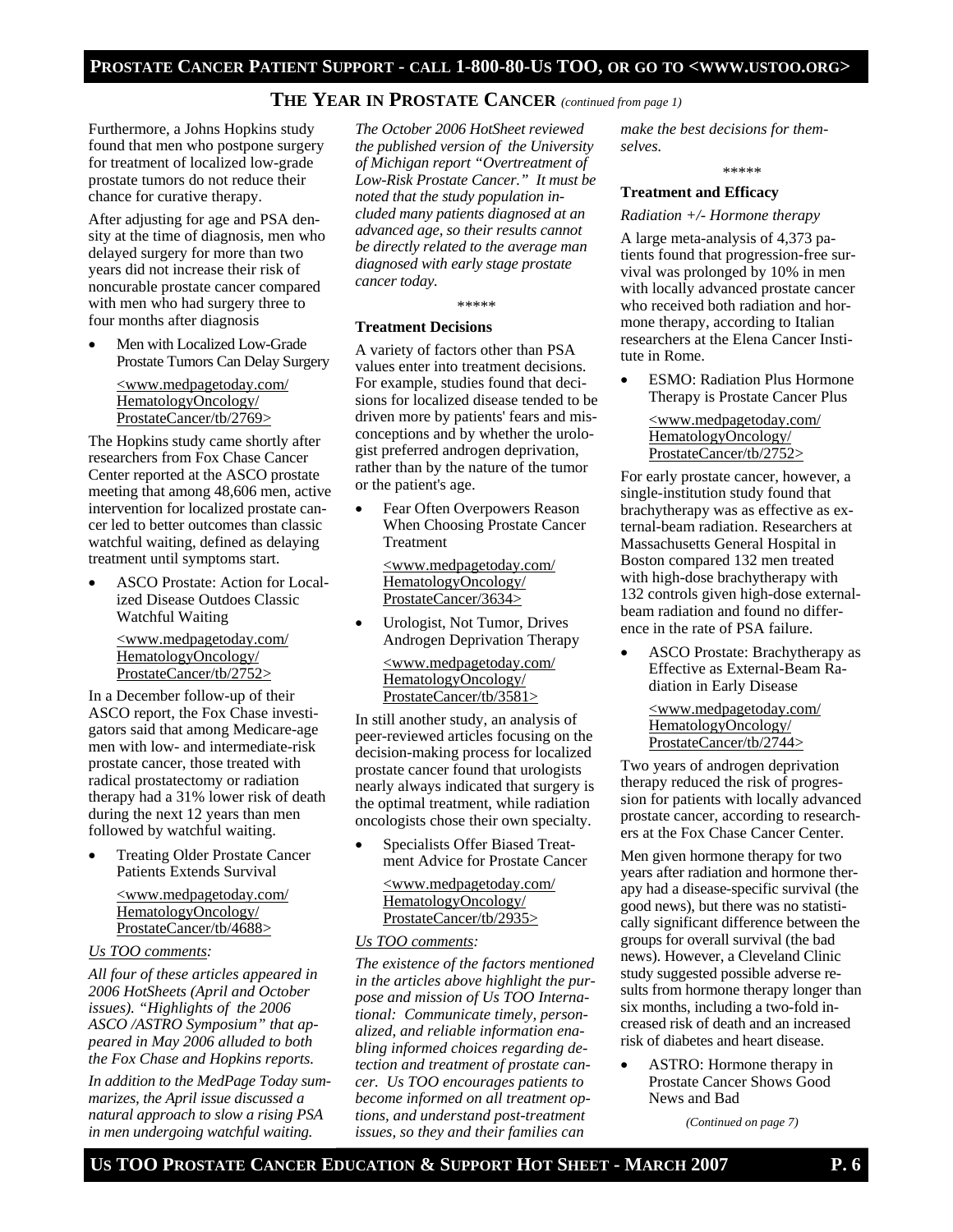# **PROSTATE CANCER PATIENT SUPPORT - CALL 1-800-80-US TOO, OR GO TO <WWW.USTOO.ORG>**



# **CHAPTER HONORS FALLEN LEADER**

The Prostate Cancer Support Group of Lee County chapter of Us TOO donated \$500 to Us TOO International in memory of Hugh Carr, a nine year survivor of prostate cancer, who passed away Dec. 22, 2005.

Hugh helped co-found and then cofacilitate the Prostate Cancer Support Group of Lee County in 1997, and became actively involved with many activities for the awareness and education of men and survivors. He was state and regional director for Us TOO International, assisting and supporting the development of active prostate cancer support groups across North and South Carolina. He reached out and individually counseled men diagnosed with prostate cancer all over the state, volunteering his time over and over.

Carr was retired CEO and Chairman of the Board of Trion, Inc., an active Rotarian, and a graduate of Penn State.

In honor of Hugh, the chapter has renamed their annual prostate walk and run event the Hugh Carr Memorial Run.

# **DONATED ITEMS SOUGHT FOR 2007 US TOO ONLINE AUCTION**

Us TOO is seeking donated items from individuals, companies and chapters for bid.

Ideas for items can range anywhere from tickets to a professional sports event or show, collectibles, gift baskets, etc. A range of price points are needed. Items could appeal to men, women, young adults or children.

To donate, please contact Dan Reed, Us TOO Development and Marketing Coordinator, at dan@ustoo.org or by phone at 630-795-1002.



**May 30 - June 29** 



# SAVE THE DATE! **May 11, 2007 Us TOO University**

**Patient education symposium**

Hyatt Austin at Townlake Austin, TX



THE DAY FOR NATIONAL PROSTATE CANCER AWARENESS & ACTION

**Participate in our WORKPLACE GIVING program to support prostate cancer patient education and support efforts!** 

Visit www.ustoo.org/sneakers@work for more information or contact Dan Reed at 1-800-808-7866 or dan@ustoo.org

**THE YEAR IN PROSTATE CANCER** *(Continued from page 6)* 

<www.medpagetoday.com/HematologyOncology/ProstateCancer/tb/4457>

# *Us TOO comments:*

*Many studies have evaluated benefits and risks of adding hormone therapy to radiation. Most show improvements in local control and survival in men with locally advanced prostate cancer, particularly when the Gleason score is > 7. The November 2006 HotSheet article "Hormone Therapy for Prostate Cancer Linked to Diabetes and Heart Disease" highlighted the hidden dangers of longterm hormone use. Ultimately, the decision to combine radiation with hormone therapy is made jointly by the patient and his treating physician.* 

\*\*\*\*\*

Next month's HotSheet will feature the conclusion of this three-part series. Topics that will be covered include Health Foods, Vitamins and Cholesterol.

# **FROM THE DOCTOR**

*(Continued from page 5)* 

sions are justified from these studiesagain the answer is NONE!! Not one study was a prospective randomized trial. Unfortunately, some patients may feel that they are missing out by not receiving a treatment advocated in these studies. Please put your mind at ease since no one knows if the conclusions are correct. Instead, patients ought to appeal to the medical community to do the studies necessary to find out what is best for your condition.